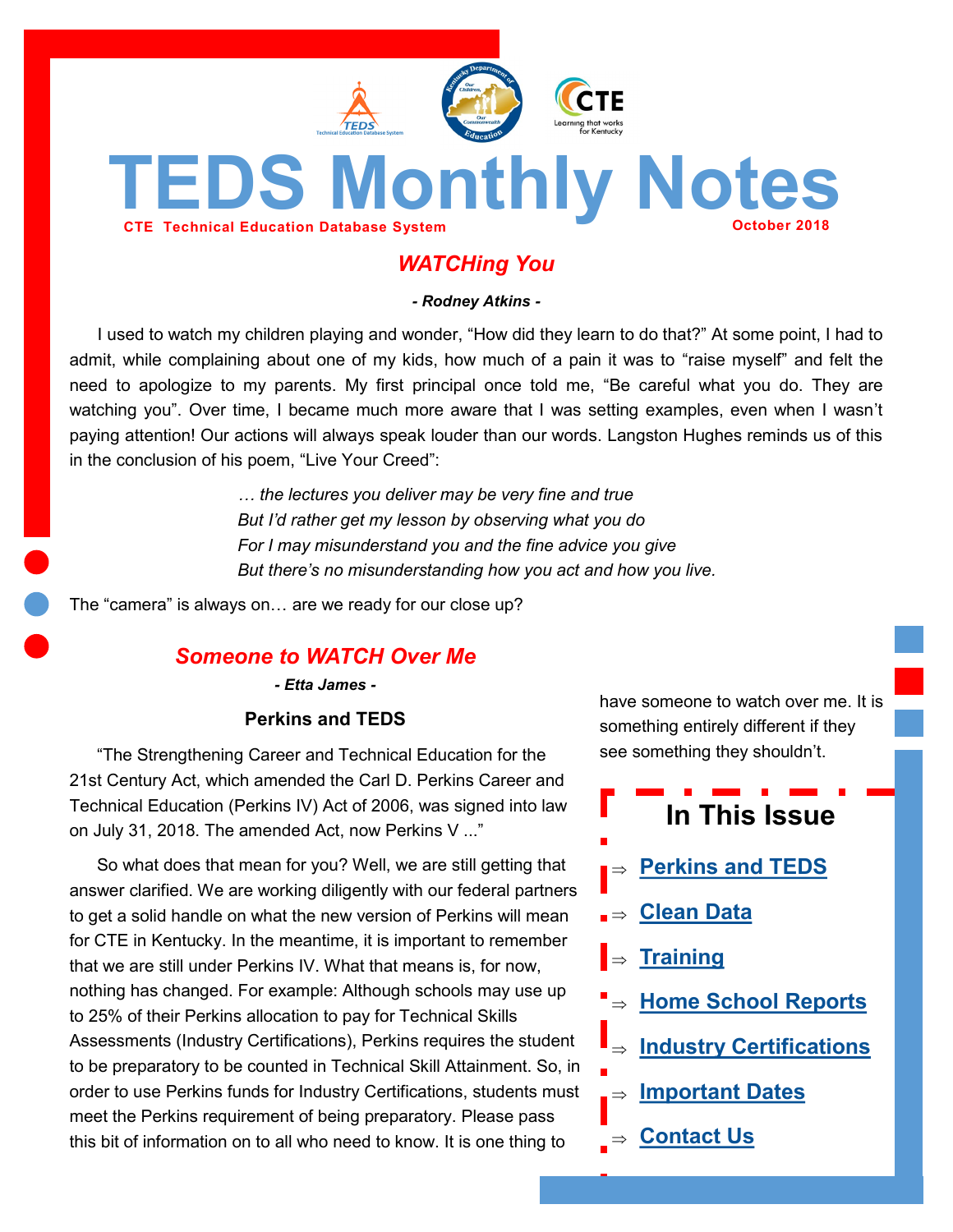# *WATCH the Wind Blow By*

*- Tim McGraw -*

#### **The Value of Clean Data**

<span id="page-1-0"></span>There are days I would be content just to sit and watch the wind blow by. I would prefer not to see trash blowing in that wind. More specifically, I would prefer we not contribute to the trash that might be in the wind.

One of my former supervisors was very fond of the quote, "It doesn't matter until it matters." We are at a point now where it matters. How clean our data is determines how clean our schools look on paper and in reality. For CTE, we are required to provide specific data for both state and federal reporting and accountability. We depend on TEDS users and those who provide information to them for the fidelity of that data. Here are five things that can help us maintain clean data.

- When students are enrolled in pathways, the correct credit hours must be posted. They must also be updated when anything about the student record changes. This includes if the student drops class, fails class or transfers out.
- If a student is active (or inactive) in a pathway, that should be properly identified in TEDS.
- If a student transfers, drops out or graduates from their home school, it should be properly recorded in TEDS.
- If a student earns an industry certification, it should be properly recorded in TEDS the same school year it is earned, as soon as possible after it is earned.
- When a student meets the definition of preparatory, that status should be properly recorded in TEDS - as soon as it happens. The status should also be updated if, for some reason, the student status changes back to exploring (fails, drops, or otherwise no longer eligible to earn the third credit to make them preparatory).

So, let the wind blow. We know we are in good stead because we review and follow all instructions on the **[TEDS Step](https://education.ky.gov/CTE/teds/Pages/TEDSStepbyStep.aspx)-by-Step** web page. For example, as we began our fall enrollments, we reviewed the instructions for how to "*Enter Secondary Student Data in Infinite Campus*" and how to "*Import Infinite Campus Data into TEDS*" found on the **[TEDS Step](https://education.ky.gov/CTE/teds/Pages/TEDSStepbyStep.aspx)-by-Step** website. [\(https://education.ky.gov/CTE/teds/Pages/](https://education.ky.gov/CTE/teds/Pages/TEDSStepbyStep.aspx) [TEDSStepbyStep.aspx\).](https://education.ky.gov/CTE/teds/Pages/TEDSStepbyStep.aspx)

#### **November TEDS Training**

There will be two TEDS training sessions in November.

They will be held at Franklin Co. CTC, 1106 East Main St., Frankfort, KY 40601

**THESE WIL BE THE LAST TEDS TRAINING SESSIONS BEFORE THE JANUARY 15, 2019 DEADLINE TO IDENTIFY STUDENTS AS PREPARATORY FOR EOP ASSESSMENTS**

**November 7 November 14** 

Click the link to Register for a Training Session

**[https://www.surveymonkey.com/r/TEDS](https://www.surveymonkey.com/r/TEDS-Nov2018)-Nov2018**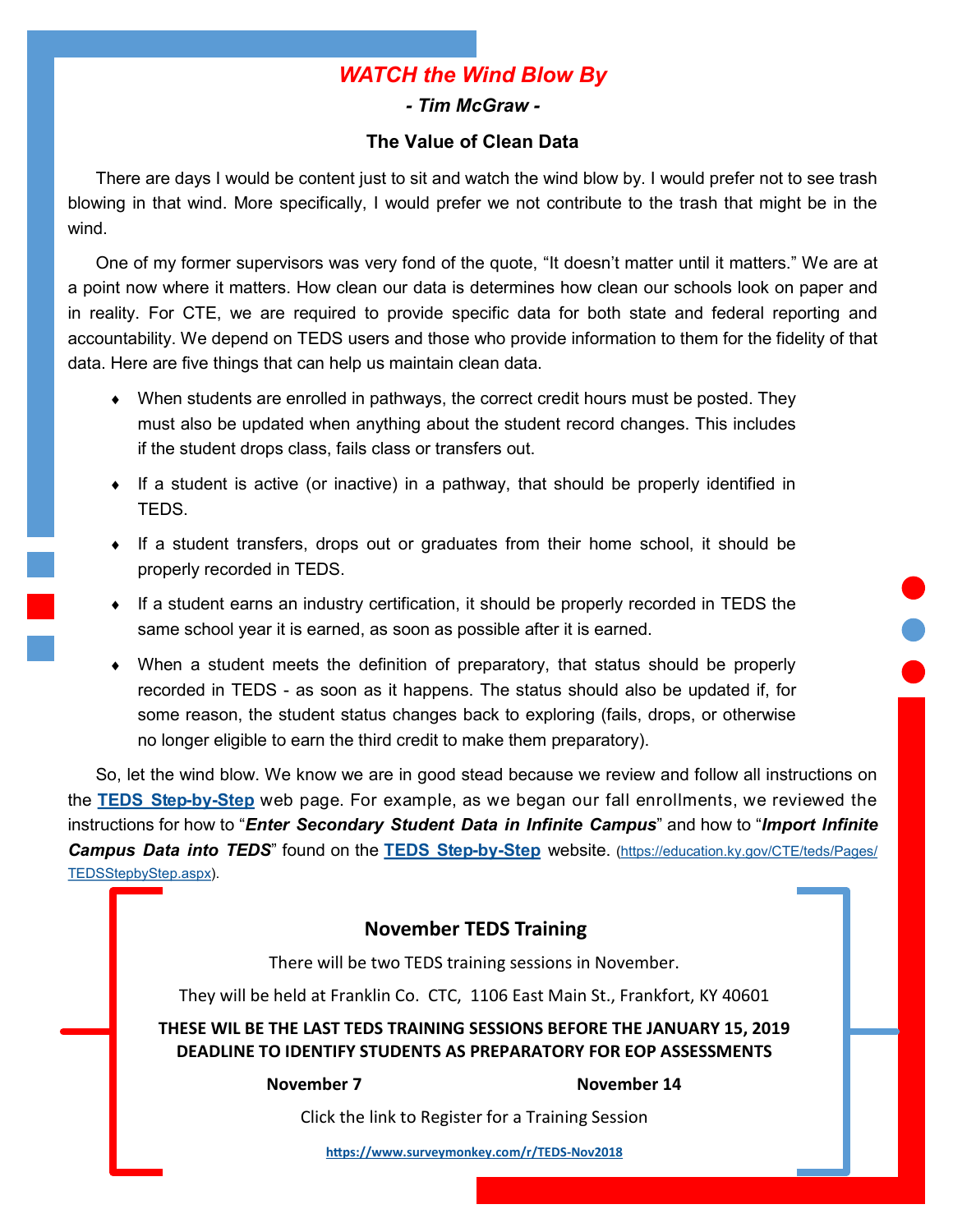# *Somebody's WATCHing Me*

#### *- Rockwell -*

#### **Home School Reports are Due November 1**

<span id="page-2-0"></span>Each year, thousands of our students attend one of our Area Technology Centers or KCTCS schools. As responsible educators, we want to know that we know where they are when they are where they are. Believe it or not, even with the 20-paces rule in effect, our kids still like knowing "Somebody's watching me". One way we do that for our students is the submission of Home School reports.

A Home School report simply gives each home school/district the ability to validate that they have allowed some of their students to venture to a different building to further their education. Each report is a list created for every ATC and KCTCS school that shows which students have ventured their way. The district is then required to sign off verifying that they did indeed send that group of students their way. This does not cost the district any money, but it does provide peace of mind. One thing we know is, even when we can't see them, somebody's watching over us, too. The last thing we want is for them to see that we are not watching over their kids.

Let your superintendents know that this is coming and it needs to be signed in a timely manner. ATCs and KCTCS schools have to turn their reports in by November 1, 2018.

# *WATCH Me Play*

#### *- Wayman Tisdale -*

#### **Industry Certificates: What's the Big Deal?**

Industry certificates are one way of validating technical skills attainment for federal Perkins accountability. They should also be one form of evidence that we are equipping our students with valuable skills in preparation for their next steps; be it college, career, additional training or entry into the workforce.

Changes in state accountability, supported by Senate Bill 1 of 2017, requires us to change the process we use for posting industry certifications in TEDS. In short, we need to ensure that we are entering industry certificates when they are earned (while you watch me play). If you wait until next season, something may change, and while you might still be able to give me credit for what I did, it may no longer be enough (because a valid industry certification may have changed). Keep these things in mind as you enter industry certificates this year:

- All industry certification assessments must be entered in TEDS, pass or fail, with the date it was taken
- All industry certification assessments must be entered in TEDS when the score is received. Certifications cannot be entered if they are no longer valid. **Do not hold on to scores.**
- Stacked certificates (industry certificates that requires multiple assessments) are awarded automatically once all components have been entered

If you are responsible for TEDS data but you are not the one watching them "play" (the instructors giving the assessments), make sure to stay in touch with the "watchers" so that you are entering industry certification data as soon as it is available.